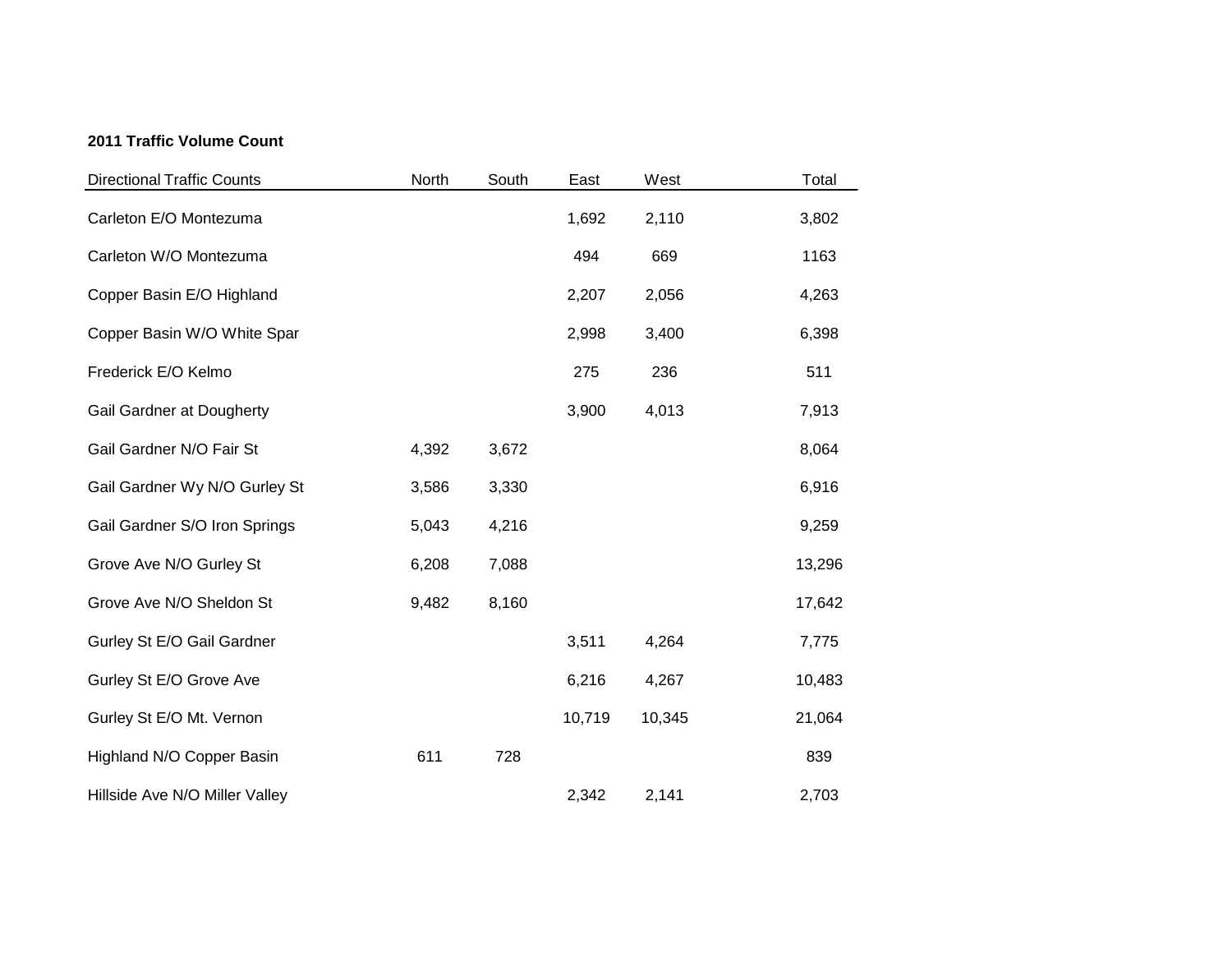| Iron Springs SW/O Williamson Valley |        |        | 6,583 | 5,823 | 12,406 |
|-------------------------------------|--------|--------|-------|-------|--------|
| Iron Springs W/O Willow Creek       |        |        | 7,546 | 9,439 | 16,985 |
| Kelmo @ Lester                      | 283    | 287    |       |       | 570    |
| Lee Blvd S/O Liese Dr               | 710    | 465    |       |       | 1,175  |
| Lee Blvd at San Francisco           | 1,895  | 1,184  |       |       | 3,079  |
| Marigold W/O Aster                  | 59     | 71     |       |       | 130    |
| Marina St S/O Sheldon St            | 1,498  | 1,414  |       |       | 2,912  |
| Marina St N/O Sheldon St            | 1,763  | 2,536  |       |       | 4,299  |
| Miller Valley N/O Schemmer Dr       | 9,888  | 10,670 |       |       | 20,558 |
| Montezuma N/O Carleton St           | 6,214  | 5,706  |       |       | 11,920 |
| Montezuma S/O Gurley St             | 3,812  | 4,463  |       |       | 8,275  |
| Montezuma N/O Merritt St            | 12,509 | 11,146 |       |       | 23,655 |
| Mt. Vernon Ave S/O Gurley St        | 2,229  | 3,475  |       |       | 5,704  |
| Park S/O Gurley                     | 2,834  | 3,145  |       |       | 5,979  |
| Park at Coronado                    | 3,160  | 3,130  |       |       | 6,290  |
| Park at Glenwood                    | 2,418  | 2,434  |       |       | 4,852  |
| Park at Country Club                | 2,734  | 3,690  |       |       | 6,424  |
| Plaza Dr E/O Thumb Butte            |        |        | 502   | 503   | 1005   |
| Pleasant Valley N/O Willow Creek    | 543    | 553    |       |       | 1,096  |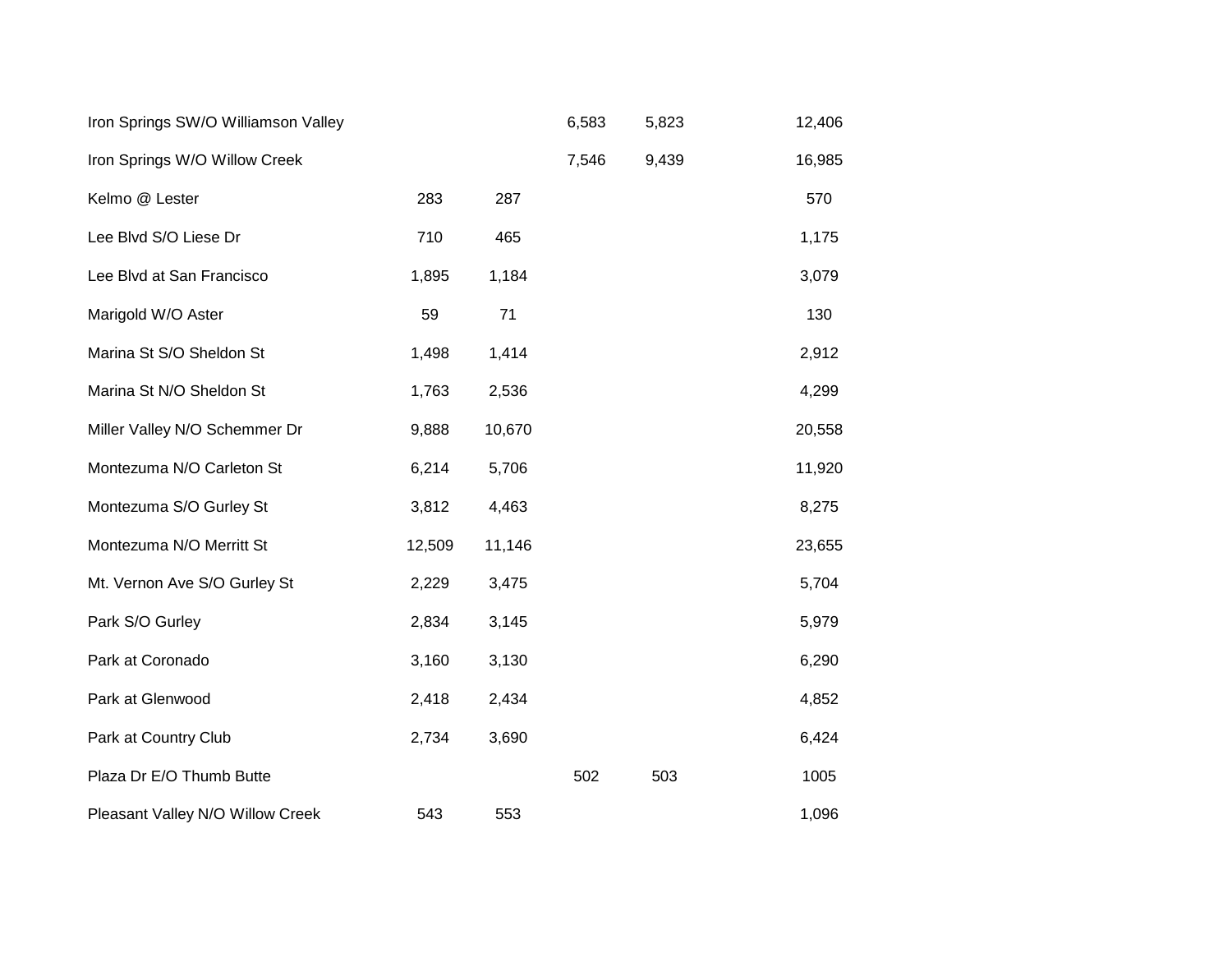| Prescott Lakes Prkwy N/O SR 69         | 6,663 | 9,725 |        |        | 16,388 |
|----------------------------------------|-------|-------|--------|--------|--------|
| Prescott Lakes Prkwy E/O SR 89         |       |       | 6,265  | 6,281  | 12,546 |
| Prescott Lakes Prkwy W/O SR 89         |       |       | 3,815  | 3,840  | 7,655  |
| Prescott Lakes Prkwy S/O Willow Lake   | 2,828 | 2,723 |        |        | 5,551  |
| Rosser St E/O Demerse Ave              |       |       | 2,714  | 1,588  | 2,623  |
| Rosser at Eagle Cliff                  |       |       | 1,838  | 1,430  | 3,268  |
| Rosser at Eagle Valley                 |       |       | 2,044  | 1,855  | 3,899  |
| Rosser St E/O Terrace View Dr          |       |       | 1,995  | 2,110  | 4,105  |
| Rosser St E/O Willow Creek Rd          |       |       | 2,624  | 2,882  | 5,506  |
| Ruth St N/O Whipple st                 | 3,543 | 3,483 |        |        | 7,026  |
| SR 69 W/O Prescott Lakes Prkwy         |       |       | 17,883 | 18,125 | 36,008 |
| SR 89 S/O Rosser St                    | 6,834 | 7,261 |        |        | 14,095 |
| Senator Hwy S/O Haisley Rd             | 3,198 | 3,035 |        |        | 6,233  |
| Sheldon St W/O Grove Ave               |       |       | 3,117  | 3,900  | 7,017  |
| Sheldon St W/O Rush St                 |       |       | 11,846 | 12,461 | 24,307 |
| Sheldon St E/O Montezuma St            |       |       | 9,169  | 9,813  | 18,982 |
| Sheldon St E/O Pleasant St             |       |       | 12,583 | 11,161 | 23,744 |
| Smoke Tree Ln W/O Prescott Lakes Prkwy |       |       | 1,406  | 1,425  | 2,831  |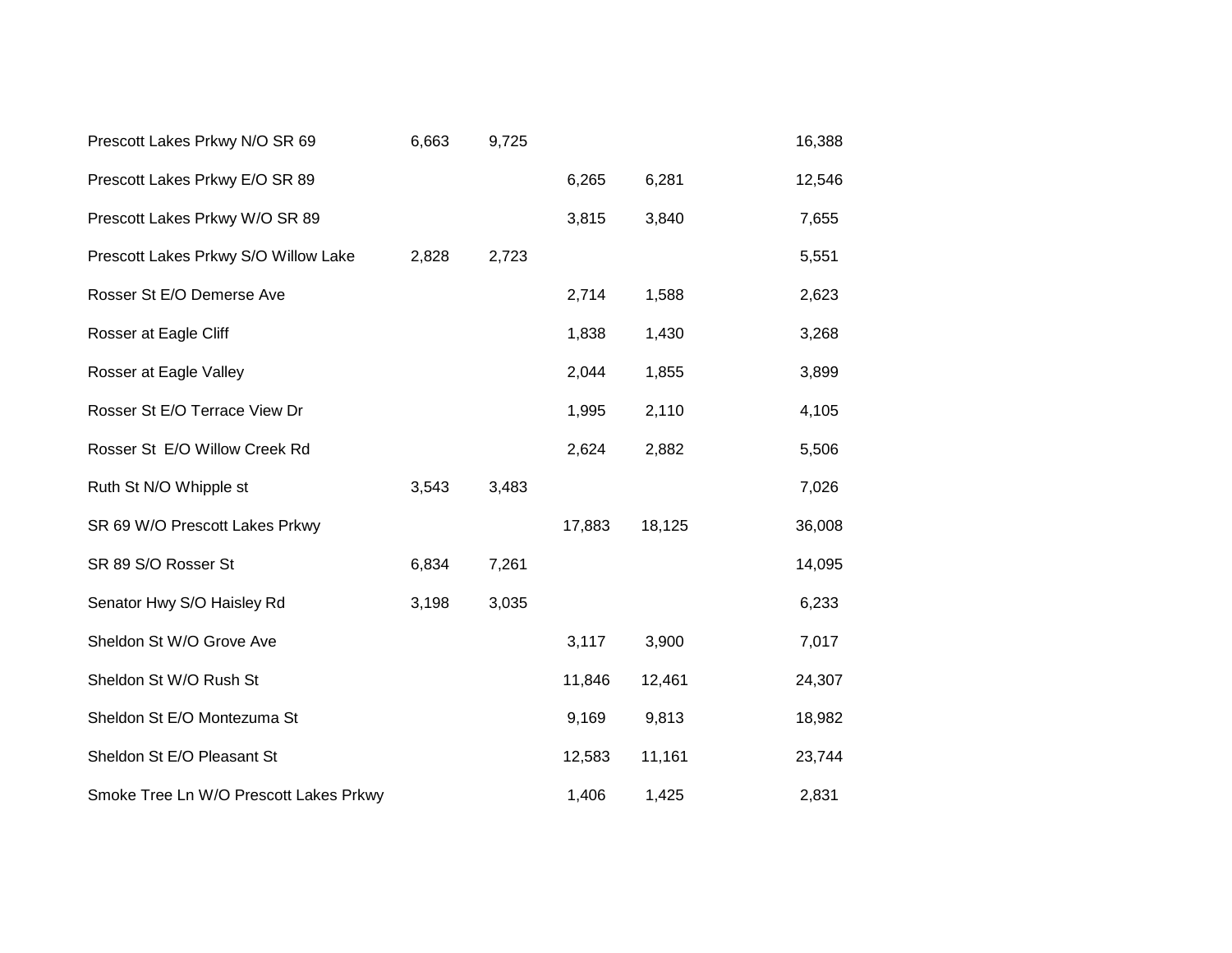| Smoke Tree Ln E/O Willow Creek Rd     |        |        | 1,628  | 2,093  | 3,721  |
|---------------------------------------|--------|--------|--------|--------|--------|
| Thumb Butte W/O Hassayampa Village Ln |        |        | 1,781  | 2,262  | 4,043  |
| Thumb Butte Rd W/O Plaza Dr           |        |        | 2,416  | 3,525  | 5,941  |
| Whipple St E/O Willow Creek Rd        |        |        | 10,660 | 11,609 | 22,269 |
| Willow Creek Rd S/O Green Ln          | 13,506 | 13,590 |        |        | 27,096 |
| Willow Creek N/O Iron Springs Rd      | 9,090  | 11,049 |        |        | 20,139 |
| Willow Creek S/O Pioneer Prkwy        | 9,493  | 9,651  |        |        | 19,144 |
| Willow Creek Rd S/O Rosser St         | 12,341 | 13,095 |        |        | 25,436 |
| Willow Creek Rd S/O Smoke Tree Ln     | 11,665 | 12,619 |        |        | 24,284 |
| Willow Creek S/O Willow Lake          | 11,956 | 17,305 |        |        | 29,261 |
| Willow Lake Rd W/O SR 89              |        |        | 2,339  | 2,111  | 4,450  |
| Willow Lake E/O Willow Creek Rd       |        |        | 5,176  | 4,833  | 10,009 |

| Signalized Intersection Approach Totals | <b>North</b> | South  | East   | West  | Total  |
|-----------------------------------------|--------------|--------|--------|-------|--------|
| Crossings Dr & Clearwater Dr            | 467          | 814    | 995    | 2497  | 4,773  |
| Gurley St & Grove Ave                   | 3.481        | 7.088  | 4,192  | 4.267 | 19,028 |
| Gurley St & Montezuma                   | 3.812        | 4.646  | 5.164  | 5.200 | 11,577 |
| Gurley St & Gail Gardner Wy             |              | 3.330  | 3.906  | 4.264 | 11,500 |
| Gurley St & Sheldon St                  | 10.007       | 16.378 | 11.978 |       | 38,363 |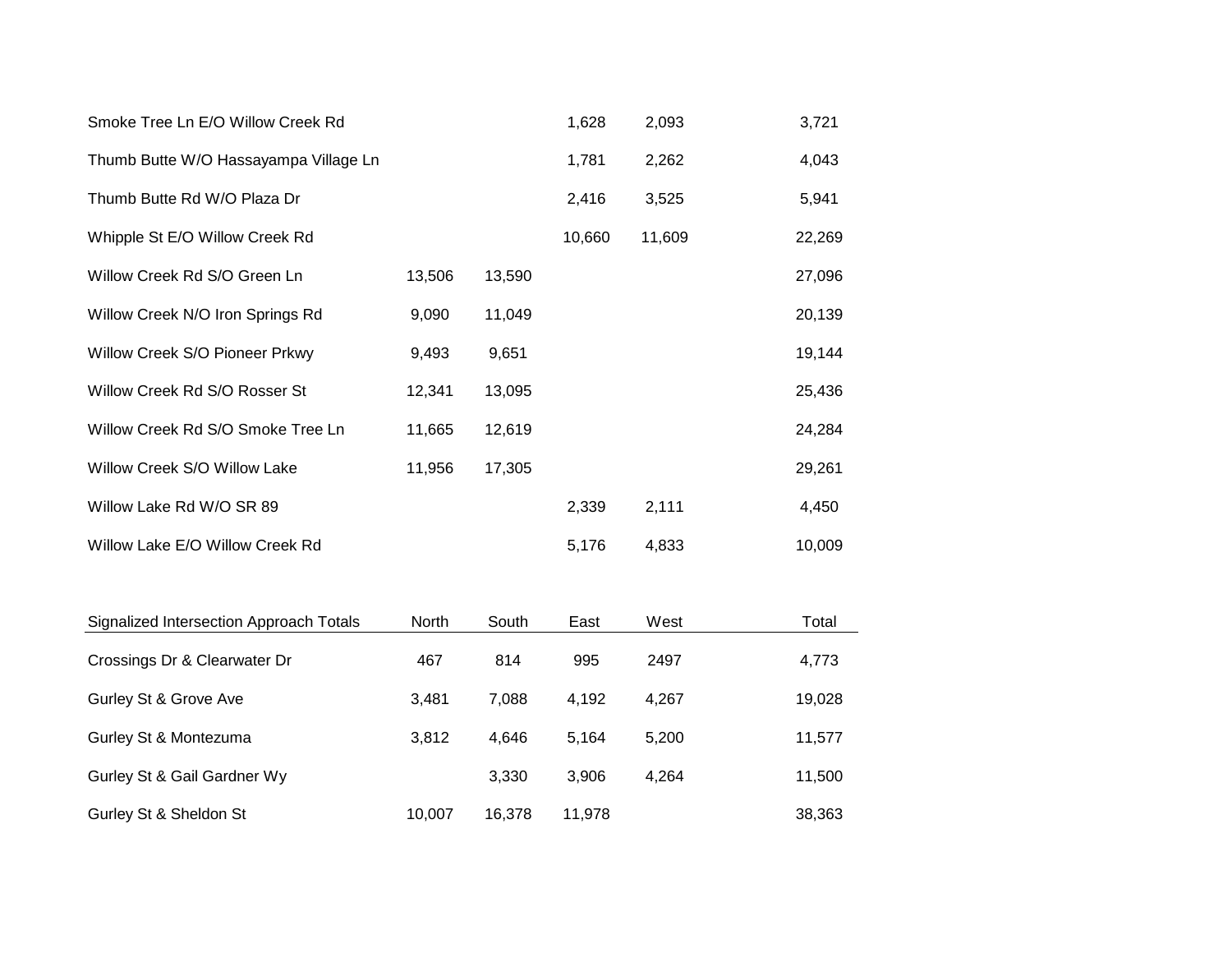| Iron Springs & Gail Gardner    | 5,550  | 6,341  | 9,142  | 9,894  | 30,927 |
|--------------------------------|--------|--------|--------|--------|--------|
| Miller Valley & Fair/Hillside  | 8,584  | 9,986  | 3,821  | 2,141  | 24,532 |
| 4-Points                       | 9,874  | 11,049 | 7,546  | 11,609 | 40,078 |
| Montezuma St & Carleton St     | 6,214  | 5,166  | 363    | 2,110  | 13,853 |
| Montezuma St & Goodwin St      | 6,436  | 4,463  | 2,820  | 2,365  | 16,084 |
| Montezuma St & Merritt Ave     | 10,514 | 11,146 | 953    | 3,949  | 26,562 |
| Montezuma St & Sheldon St      | 7,918  | 11,078 |        | 9,813  | 28,809 |
| Montezuma St & Willis St       | 5,372  | 7,757  | 3,902  | 2,392  | 19,423 |
| Prescott Lakes Prkwy & SR 89   | 6,876  | 7,557  | 3,815  | 6,281  | 24,529 |
| Sheldon St & Grove Ave         | 6,208  | 8,160  | 397    | 3,900  | 18,665 |
| Sheldon St & Marina St         | 1,498  | 2,536  | 11,186 | 10,059 | 25,279 |
| Sheldon St & Rush St           | 898    | 1,527  | 11,846 | 11,803 | 26,074 |
| Sheldon St & Pleasant St       | 1,032  | 2,318  | 11,268 | 11,161 | 25,779 |
| Whipple St & Division St       | 319    | 1,408  | 10,660 | 11,243 | 23,630 |
| Willow Creek Rd & Ainsworth Dr | 9,090  | 11,037 |        | 1,372  | 21,499 |
| Willow Creek Rd & Commerce Dr  | 10,672 | 10,069 | 2,429  |        | 23,170 |
| Willow Creek & Gail Gardner Wy | 9,486  | 13,095 | 5,906  | 76     | 28,563 |
| Willow Creel Rd & Rosser St    | 12,341 | 12,696 | 595    | 2,882  | 28,514 |